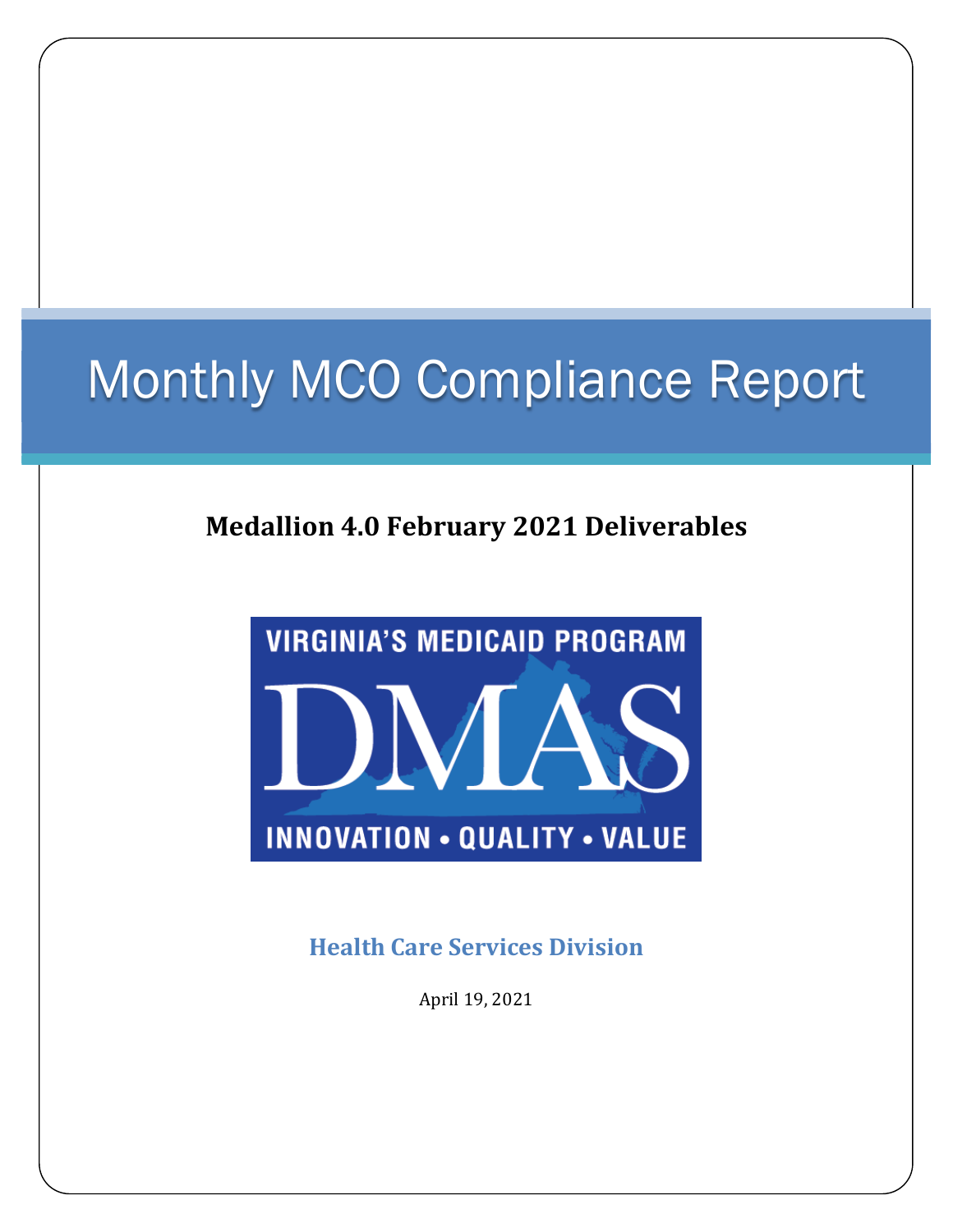# **Monthly MCO Compliance Report**

# **Medallion 4.0 February 2021 Deliverables**

# **Contents**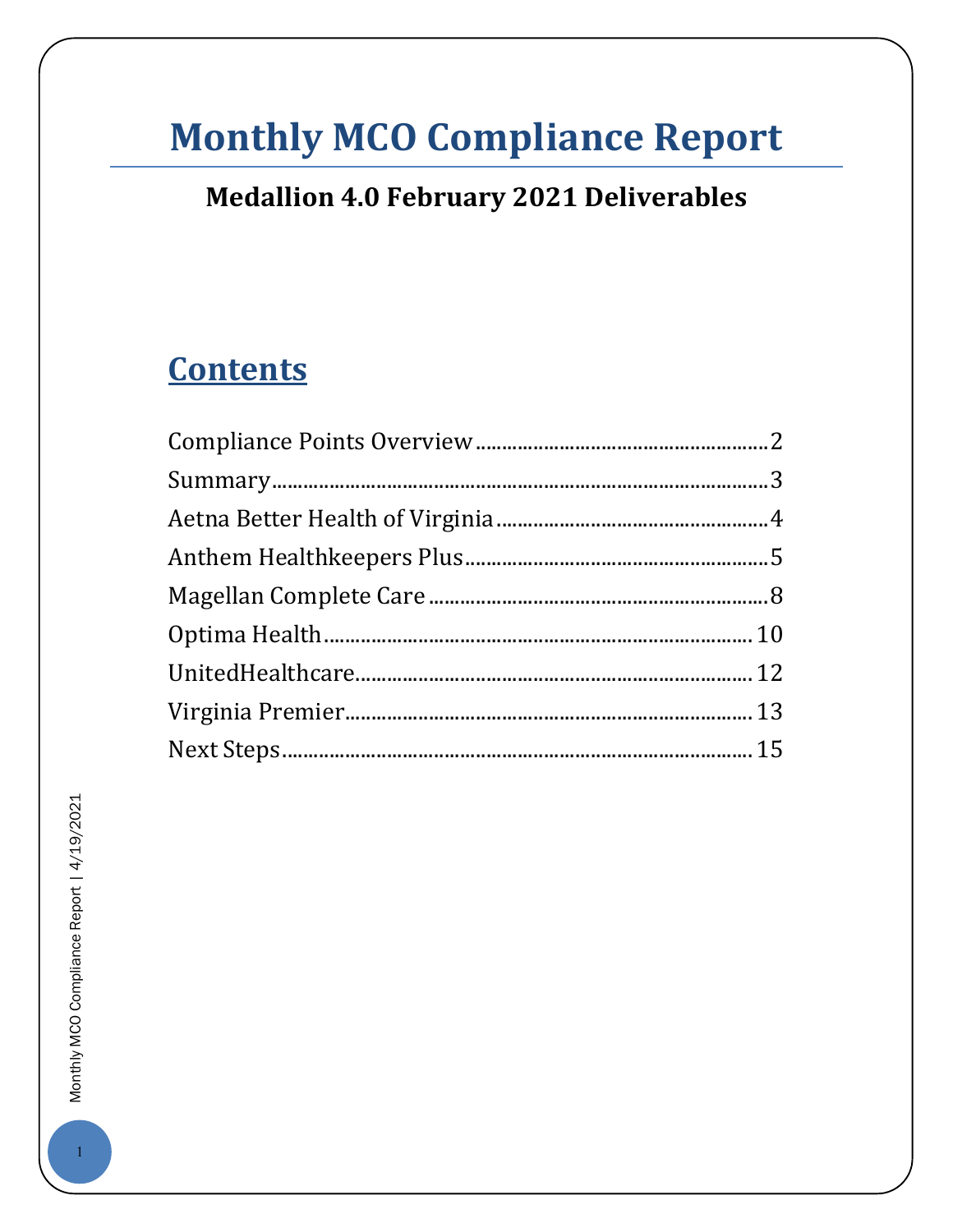# **Compliance Points Overview**

<span id="page-2-0"></span>

| <b>MCO</b>                     | <b>Prior</b><br><b>Month</b><br><b>Point</b><br><b>Balance</b> | Point(s)<br><b>Incurred</b><br>for Current<br>Month* | Point(s)<br><b>Expiring</b><br>from<br><b>February</b><br>2020 | <b>Final</b><br><b>Point</b><br><b>Balance*</b> | <b>Area of Violation:</b><br><b>Finding or Concern</b>                                                                                                          |
|--------------------------------|----------------------------------------------------------------|------------------------------------------------------|----------------------------------------------------------------|-------------------------------------------------|-----------------------------------------------------------------------------------------------------------------------------------------------------------------|
| <b>Aetna</b>                   | 2.0                                                            | 0.0                                                  | $\boldsymbol{0}$                                               | 2.0                                             | <b>FINDINGS</b><br><b>NONE</b><br><b>CONCERNS</b><br><b>NONE</b>                                                                                                |
| <b>Anthem</b>                  | 11.0                                                           | 6.0                                                  | $\boldsymbol{0}$                                               | 17.0                                            | <b>FINDINGS</b><br><b>Untimely Internal Appeals</b><br><b>MCO Claims Issues</b><br><b>CONCERNS</b><br><b>Pharmacy PA Report</b><br><b>Data Submission Error</b> |
| <b>Magellan</b>                | 0.0                                                            | 1.0                                                  | $\mathbf{0}$                                                   | 1.0                                             | <b>FINDINGS</b><br><b>Untimely Internal Appeals</b><br><b>CONCERNS</b><br><b>NONE</b>                                                                           |
| <b>Optima</b><br><b>Health</b> | 15.0                                                           | 1.0                                                  | $\boldsymbol{0}$                                               | 16.0                                            | <b>FINDINGS</b><br><b>Provider Call Center</b><br><b>CONCERNS</b><br><b>Pharmacy PA Report</b>                                                                  |
| <b>United</b>                  | 2.0                                                            | 0.0                                                  | $\boldsymbol{0}$                                               | 2.0                                             | <b>FINDINGS</b><br><b>NONE</b><br><b>CONCERNS</b><br><b>NONE</b>                                                                                                |
| <b>VA Premier</b>              | 20.0                                                           | 1.0                                                  | $\mathbf{0}$                                                   | 21.0                                            | <b>FINDINGS</b><br><b>Untimely Internal Appeals</b><br><b>CONCERNS</b><br><b>Pharmacy PA Report</b>                                                             |

*\*All listed point infractions are pending until the expiration of the 15-day comment period.* Notes:

**-Findings-** Area(s) of violation; point(s) issued.

**-Concerns-** Area(s) of concern that could lead to potential findings; **no** points issued.

-**Expired Points-** Compliance points expire 365 days after issuance. Thus, all points issued in February 2020 (Issue date: 3/15/2020) expire on 3/15/2021 and are subtracted from the final point balance.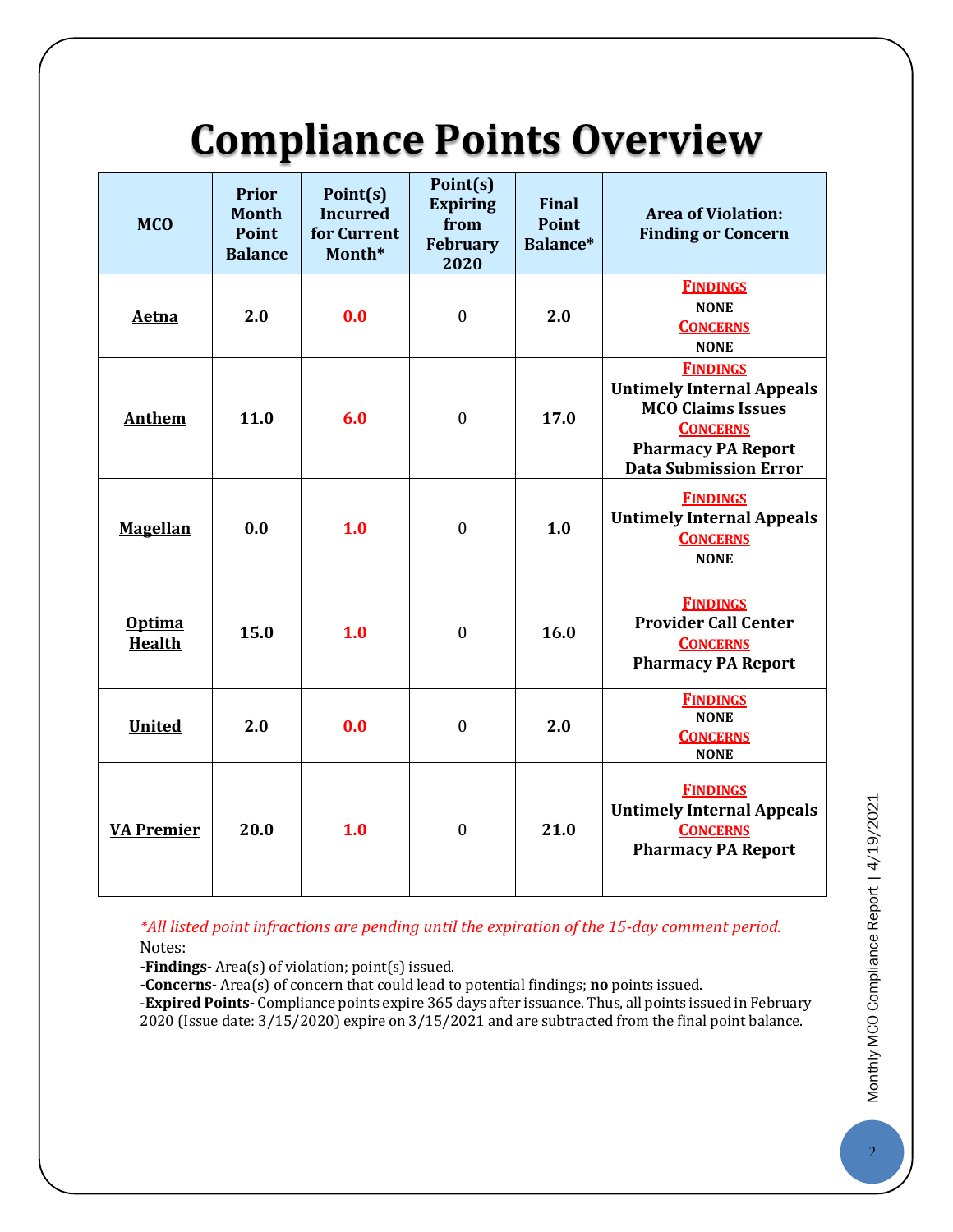# **Summary**

<span id="page-3-0"></span>The **Compliance Review Committee (CRC)** met on April 2, 2021 to review deliverables measuring performance for February 2021 as well as other reported program issues. The CRC consists of five managers and supervisors from the Health Care Services division who vote on what, if any, compliance enforcement actions to take in response to identified issues of potential non-compliance.

Due to the current emergency crisis during COVID-19, Health Care Services (HCS) Compliance Unit will exercise its enforcement discretion on the issuance of points and/or financial penalties on identified issues of noncompliance during this period, unless the identified areas of non-compliance are egregious violations. HCS Compliance Unit will continue to monitor and document areas of noncompliance. The Department will expect health plans to come into compliance with all aspects of the Medallion 4.0 contract prior to the end of the emergency period.

The CRC voted to issue Warning Letters with associated compliance points and Notices of Non-Compliance to managed care organizations (MCOs) for failure to meet contractual requirements/thresholds and data reporting errors.

<span id="page-3-1"></span>Each MCO's compliance findings and concerns are further detailed below. Data related to the Health Care Services Division's compliance activities are also included. The Department communicated the findings of its review of February's compliance issues in letters and emails issued to the MCOs on April 9, 2021.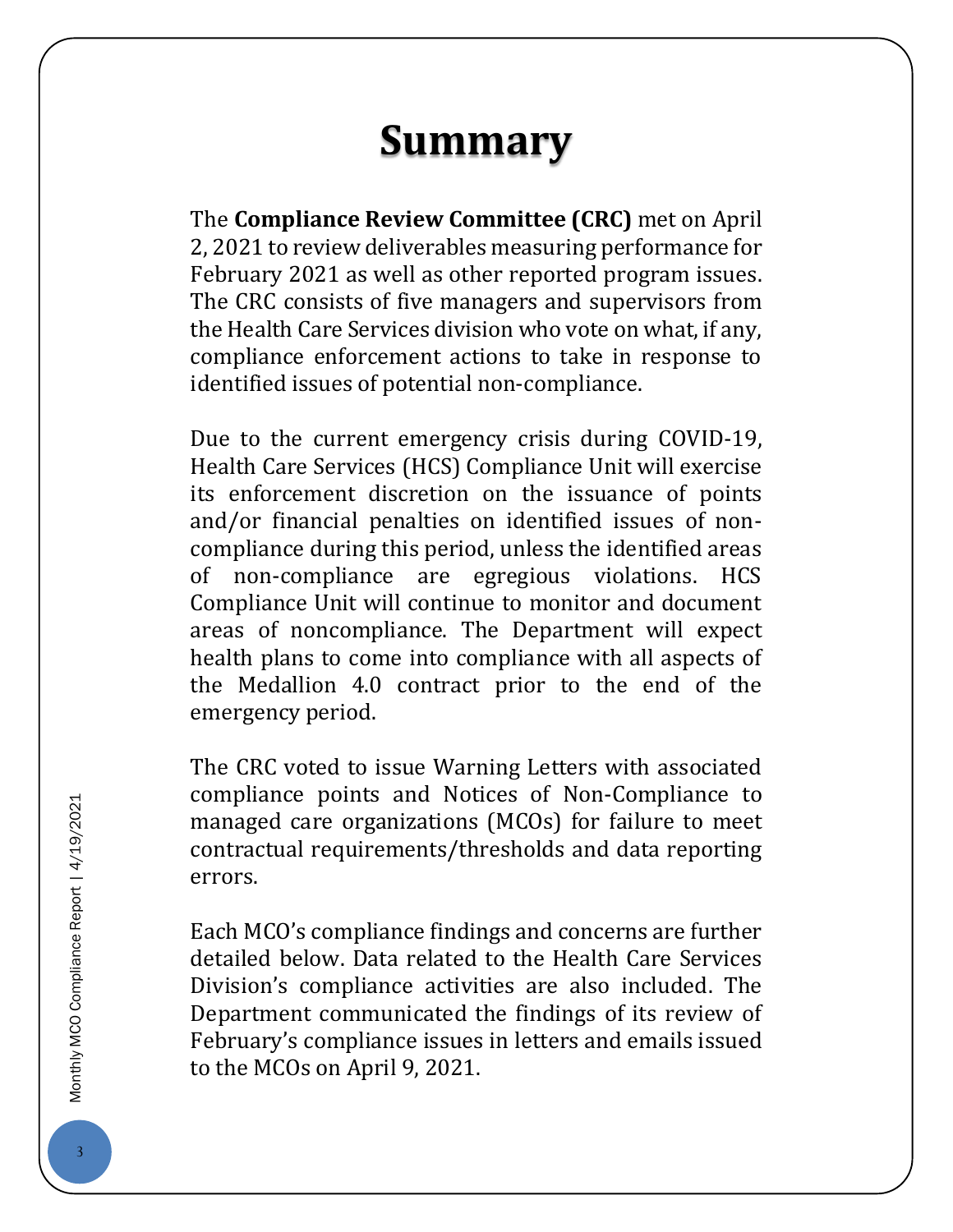# **Aetna Better Health of Virginia**

### **Findings:**

 No findings (*i.e.*, no compliance issues severe enough to necessitate the issuance of compliance points)

### **Concerns:**

■ No concerns

### **MIP/CAP Update:**

■ No updates

# **Appeal Decision:**

No appeals

## **Expiring Points:**

No expiring points

### **Financial Sanctions Update:**

No outstanding sanctions at this time

### **Summary:**

 For deliverables measuring performance for February 2021, Aetna showed an outstanding level of compliance. Aetna timely submitted all 23 required monthly reporting deliverables, and those deliverables did not expose any programmatic issues, and Aetna complied with all applicable provider payment timeliness requirements. In summation, Aetna was an outstanding performer in February 2021, and complied with every regulatory and contractual requirements.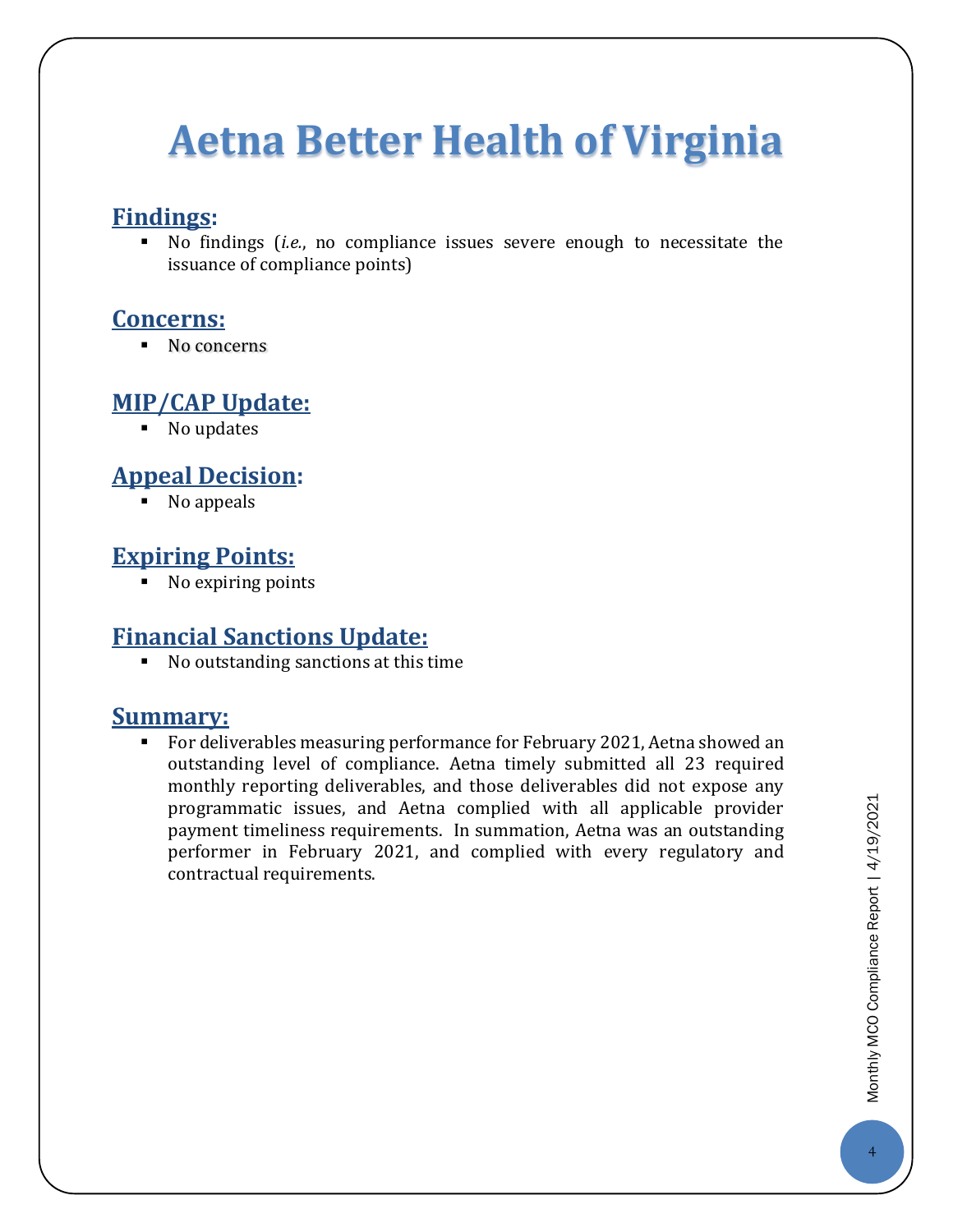# <span id="page-5-0"></span>**Anthem HealthKeepers Plus**

### **Findings:**

 **Appeals and Grievances Report:** The Department timely received the February 2021 Appeals and Grievances Report deliverable from Anthem. Upon review, a DMAS subject matter expert discovered that the report indicated that Anthem failed to adjudicate a total of six (6) appeals within 14 days of their filing as required by the New 1135 Waiver and Administrative Provider Flexibilities Related to COVID-19 Medicaid Memo, dated May 26, 2020.

Per the New 1135 Waiver and Administrative Provider Flexibilities Related to COVID-19 Medicaid Memo, dated May 26, 2020, the federal government has authorized DMAS to exercise its right to change the timeframe in which a MCO issues an internal member appeal decision from 30 days to 14 calendar days. Therefore, "Medicaid members who are enrolled in a Managed Care Organization ('MCO') must continue to exhaust the MCO's internal appeal process before appealing to DMAS." Further, DMAS requires the MCO "to issue an internal appeal decision within 14 calendar days of receipt of the appeal request. If the MCO's decision is not issued within the 14-day period, the appeal is deemed exhausted and the enrollee can appeal to DMAS."

According to Section 10.1.E.a of the Medallion 4.0 contract, a failure to comply with the contract that "represents a threat to [the] smooth and efficient operation" of the Medallion 4.0 program is subject to a one point penalty. As a result, the CRC voted to assess Anthem **one (1) point violation** due to its failure to process one (1) member appeal within 14 days without a request for an extension.

Anthem has accumulated 17.0 points, placing it in Level 2 on the Compliance Deficiency Identification System. Thus, a financial sanction of **\$5,000.00** will be issued in response to this issue. The CRC voted not to require Anthem to submit a MCO Improvement Plan (MIP) or Corrective Action Plan (CAP). **(CES # 3875)**

 **MCO Claims Report:** On February 19, 2021, the Department requested additional documentation relating to Anthem's MCO Claims Report submission for January 2021. In its January 2021 MCO Claims Report submission, Anthem reported that **2 claims** were not processed within 365 days of receipt as required by 42 C.F.R. §447.45. As a part of the Department's claims review process, the Compliance Team reviewed detailed information related to the claims submitted by Anthem.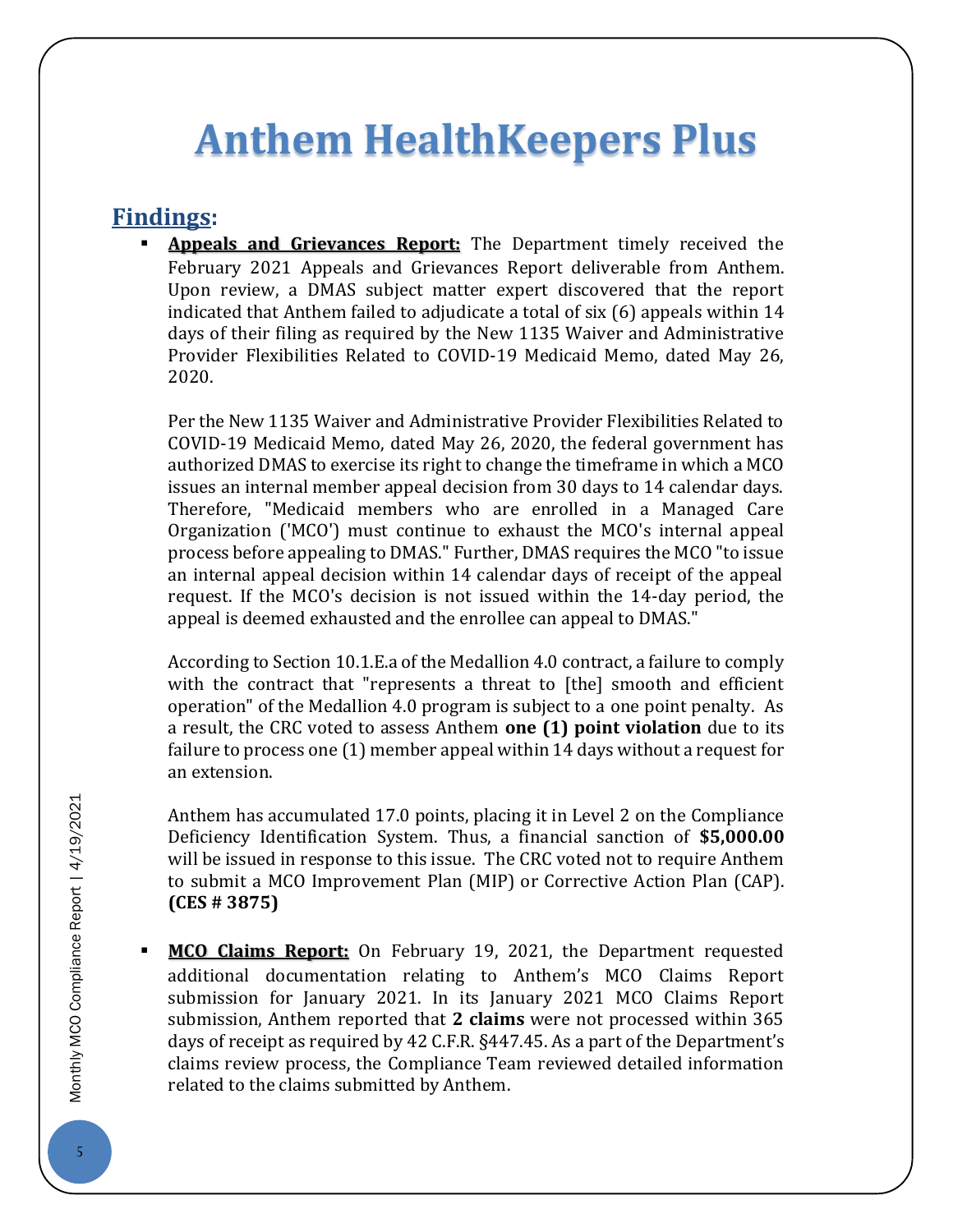In its written descriptions of the claims at issue, Anthem indicated that both of the claims had not been adjudicated in under 365 days, as required by 42 C.F.R. §447.45. Anthem indicated that both of the claims were held in a queue with Anthem's front-end team and a daily monitoring process is now in place.

Upon reviewing the requested documentation, the Department found that the **2 claims** at issue were adjudicated untimely and out of compliance with 42 C.F.R. §447.45.

According to Section 10.1.E.b of the Medallion 4 Contract, failures to comply with the Contract that represent "a threat to the integrity of the program" or that "infringe on the rights of a member or potential enrollee" should receive five (5) points. As a result of the issue identified above, Anthem HealthKeepers Plus will be issued a **five (5) point violation**.

Anthem has accumulated 17.0 points, placing it in Level 2 on the Compliance Deficiency Identification System. Thus, a financial sanction of **\$5,000.00** will be issued in response to this issue. The CRC voted not to require Anthem to submit a MCO Improvement Plan (MIP) or Corrective Action Plan (CAP). **(CES # 3699)**

#### **Concerns:**

 **Contract Adherence:** Anthem failed to timely process Pharmacy Prior Authorization requests. Per February 2021 data, there was one (1) Pharmacy Prior Authorization Request processed past 24 hours.

Section 8.7.N of the Medallion 4.0 contract requires the MCOs to provide a response by telephone or other telecommunication within 24 hours of a service authorization request. If the Contractor denies a request for service authorization, the Contractor must issue a Notice of Action within twenty-four (24) hours of the denial to the prescriber and the member. Thus, Anthem violated the terms of the Medallion 4.0 contract in the deliverable submission addressed above.

The Compliance Team recommended that in response to the issue identified above, Anthem be issued a **Notice of Non-Compliance (NONC)** without any associated compliance points, financial sanctions, or corrective actions. The CRC agreed with the Compliance Team's recommendation, and voted to issue a **NONC without associated compliance points or financial sanctions** in response to this issue. **(CES # 3813)**

 **Data Submission Error:** The Department timely received the Enrollment Broker Provider File Report deliverable from Anthem. Upon review, a DMAS subject matter expert discovered that Anthem failed to include the correct file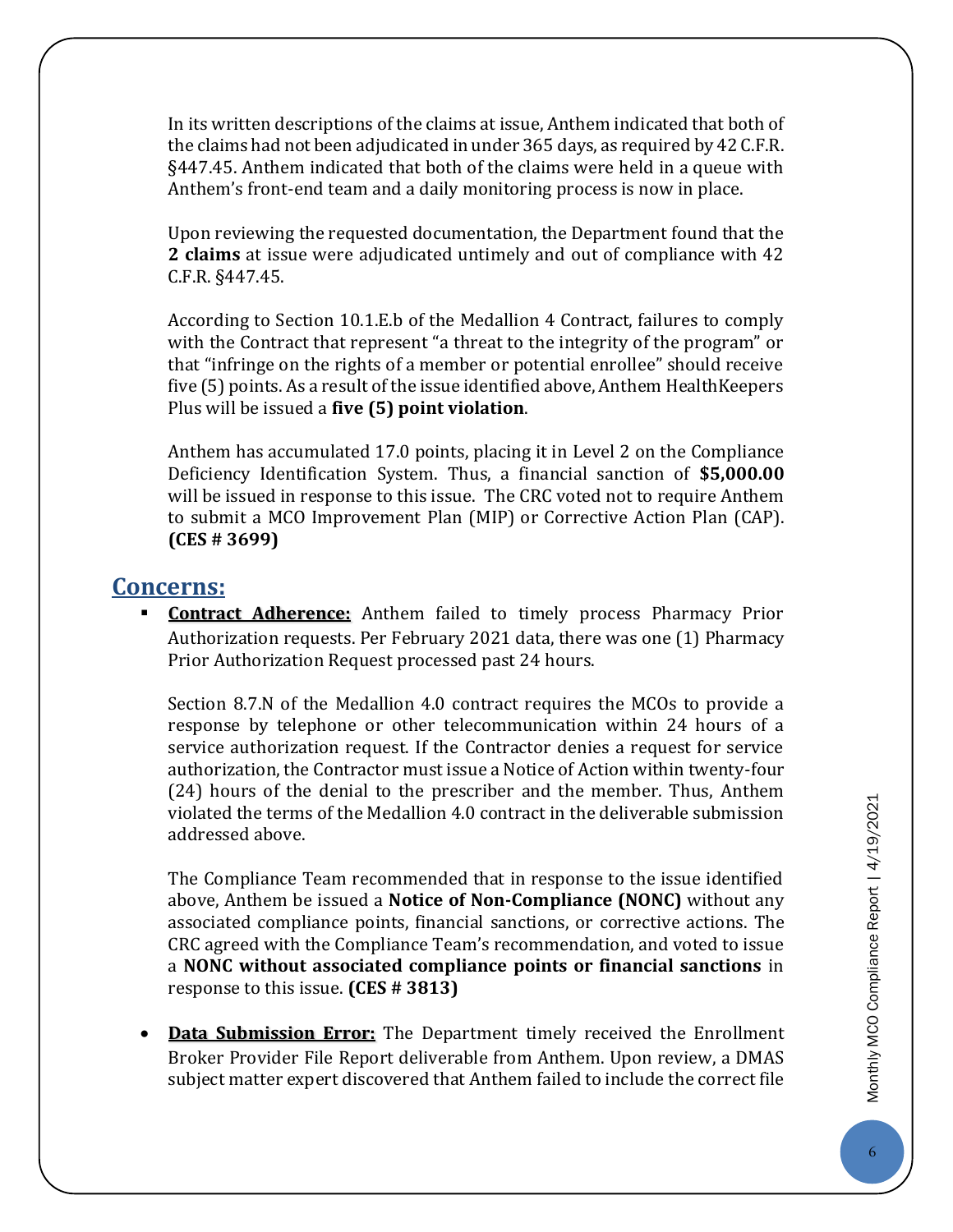format required for submission. The file was submitted in Word format instead of the required csv format.

As described in Section 10.1.E.d.b of the Medallion 4.0 Contract, the MCOs are required to submit all reporting deliverables in the format and with the contents specified in the Medallion 4.0 Contract and the Medallion 4.0 Deliverables Technical Manual.

The Compliance Team recommended that in response to the issue identified above, Anthem be issued a **Notice of Non-Compliance (NONC)** without any associated compliance points, financial sanctions, or corrective actions. The CRC agreed with the Compliance Team's recommendation, and voted to issue a **NONC without associated compliance points or financial sanctions** in response to this issue. **(CES # 3913)**

### **MIP/CAP Update:**

■ No updates

## **Appeal Decision:**

No appeals

### **Expiring Points:**

No expiring points

## **Financial Sanctions Update:**

#### **The following financial sanctions will be sent to DMAS' Fiscal Division for enforcement:**

- February 2021 Appeals Process Issue \$5,000 **(CES # 3875)**
- January 2021 MCO Claims Report Issue \$5,000 **(CES # 3699)**

### **Summary:**

 For deliverables measuring performance for February 2021, Anthem showed a satisfactory level of compliance. Anthem timely submitted 23 required monthly reporting deliverables and four of those deliverables exposed some programmatic issues. One contract requirement was not met requiring the MCO to adjudicate claims within 365 days. This issue was addressed above (**CES # 3699)**. Two monthly deliverables failed to meet contract adherence requirements to timely adjudicate internal member appeals and to timely process Pharmacy Prior Authorization requests (addressed above in **CES # 3875 and # 3813**). One deliverable was submitted in the incorrect format (as addressed above in **CES # 3913**). In summation, Anthem complied with most applicable regulatory and contractual requirements.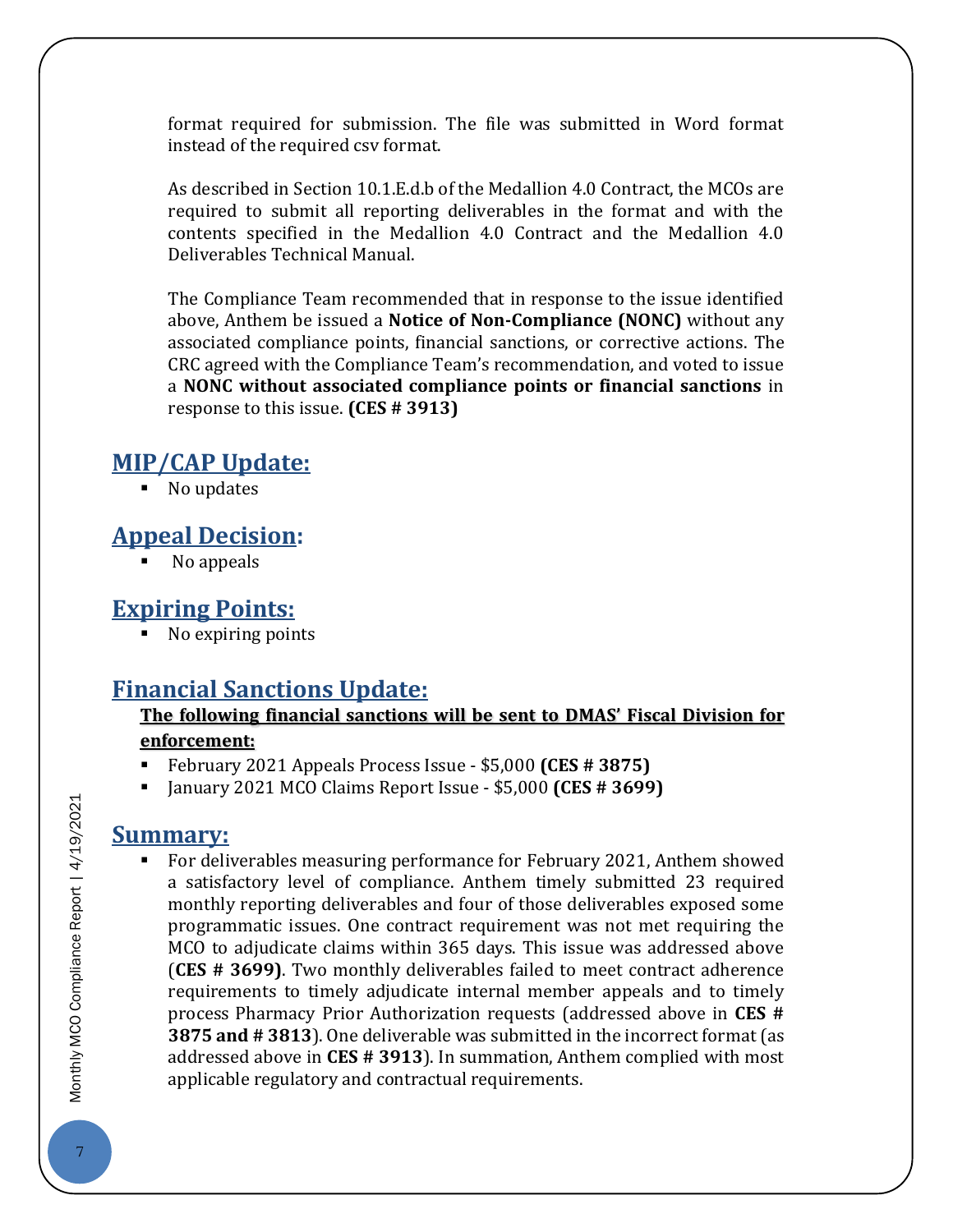# **Magellan Complete Care**

### <span id="page-8-0"></span>**Findings:**

 **Appeals and Grievances Report:** The Department timely received the February 2021 Appeals and Grievances Report deliverable from Magellan. Upon review, a DMAS subject matter expert discovered that the report indicated that Magellan failed to adjudicate a total of two (2) appeal within 14 days of their filing as required by the New 1135 Waiver and Administrative Provider Flexibilities Related to COVID-19 Medicaid Memo, dated May 26, 2020.

Per the New 1135 Waiver and Administrative Provider Flexibilities Related to COVID-19 Medicaid Memo, dated May 26, 2020, the federal government has authorized DMAS to exercise its right to change the timeframe in which a MCO issues an internal member appeal decision from 30 days to 14 calendar days. Therefore, "Medicaid members who are enrolled in a Managed Care Organization ('MCO') must continue to exhaust the MCO's internal appeal process before appealing to DMAS." Further, DMAS requires the MCO "to issue an internal appeal decision within 14 calendar days of receipt of the appeal request. If the MCO's decision is not issued within the 14-day period, the appeal is deemed exhausted and the enrollee can appeal to DMAS."

According to Section 10.1.E.a of the Medallion 4.0 contract, a failure to comply with the contract that "represents a threat to [the] smooth and efficient operation" of the Medallion 4.0 program is subject to a one point penalty. As a result, the CRC voted to assess Magellan a **one (1) point violation** due to its failure to process two (2) member appeals within 14 days without a request for an extension.

Magellan has accumulated 1.0 point, placing it in Level 1 on the Compliance Deficiency Identification System. Thus, a financial sanction will not be issued in response to this issue. The CRC voted not to require Magellan to submit a MCO Improvement Plan (MIP) or Corrective Action Plan (CAP). **(CES # 3873)**

### **Concerns:**

No concerns

### **MIP/CAP Update:**

■ No updates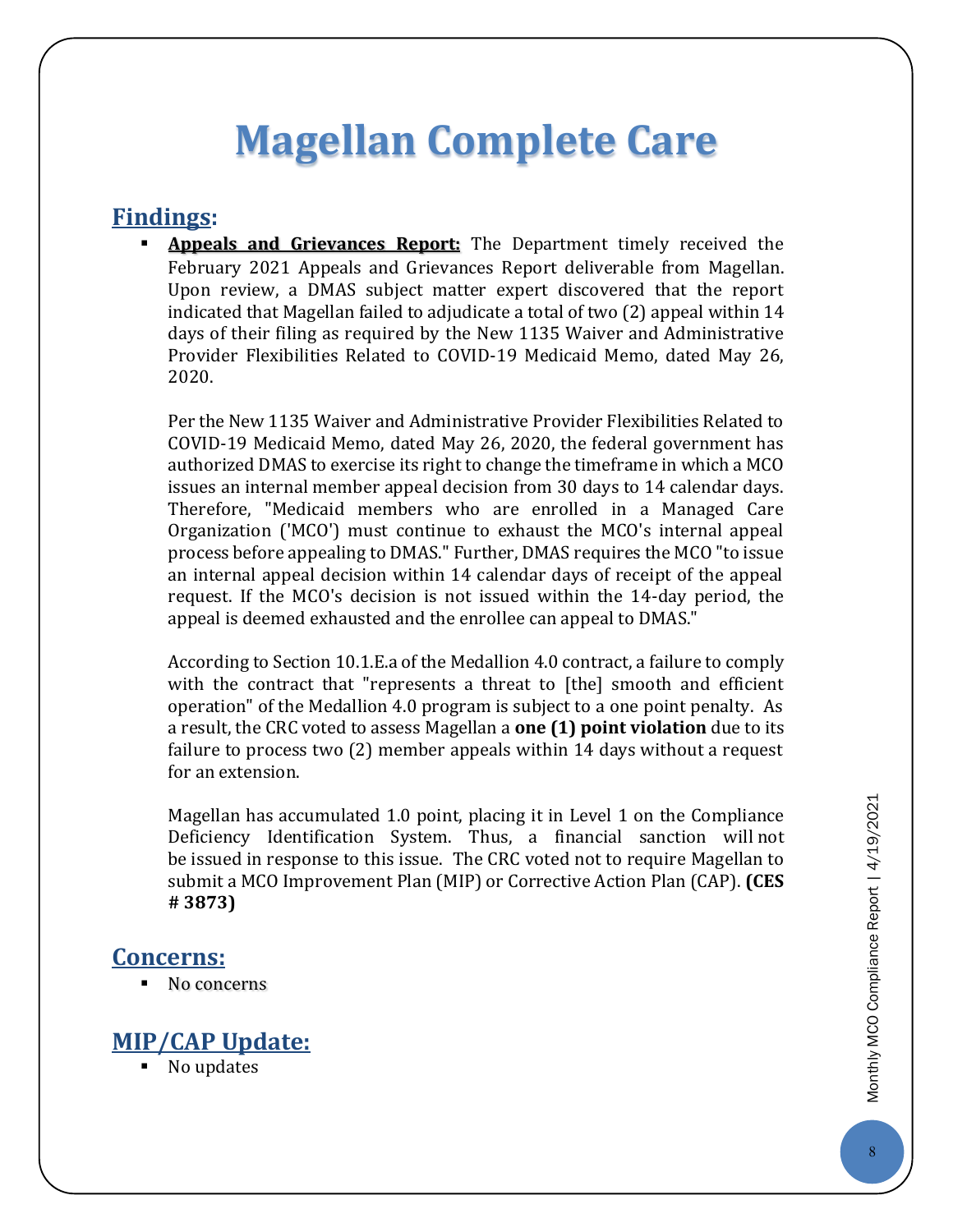## **Appeal Decision:**

No appeals

## **Expiring Points:**

No expiring points

# **Financial Sanctions Update:**

Ko outstanding sanctions at this time

### **Summary:**

 For deliverables measuring performance for February 2021, Magellan showed a satisfactory level of compliance. Magellan timely submitted all 23 required monthly reporting deliverables. One deliverable failed to meet the contractual 14 day requirements for processing internal member appeals (as addressed above in **CES #3873**). In summation, Magellan complied with most applicable regulatory and contractual requirements.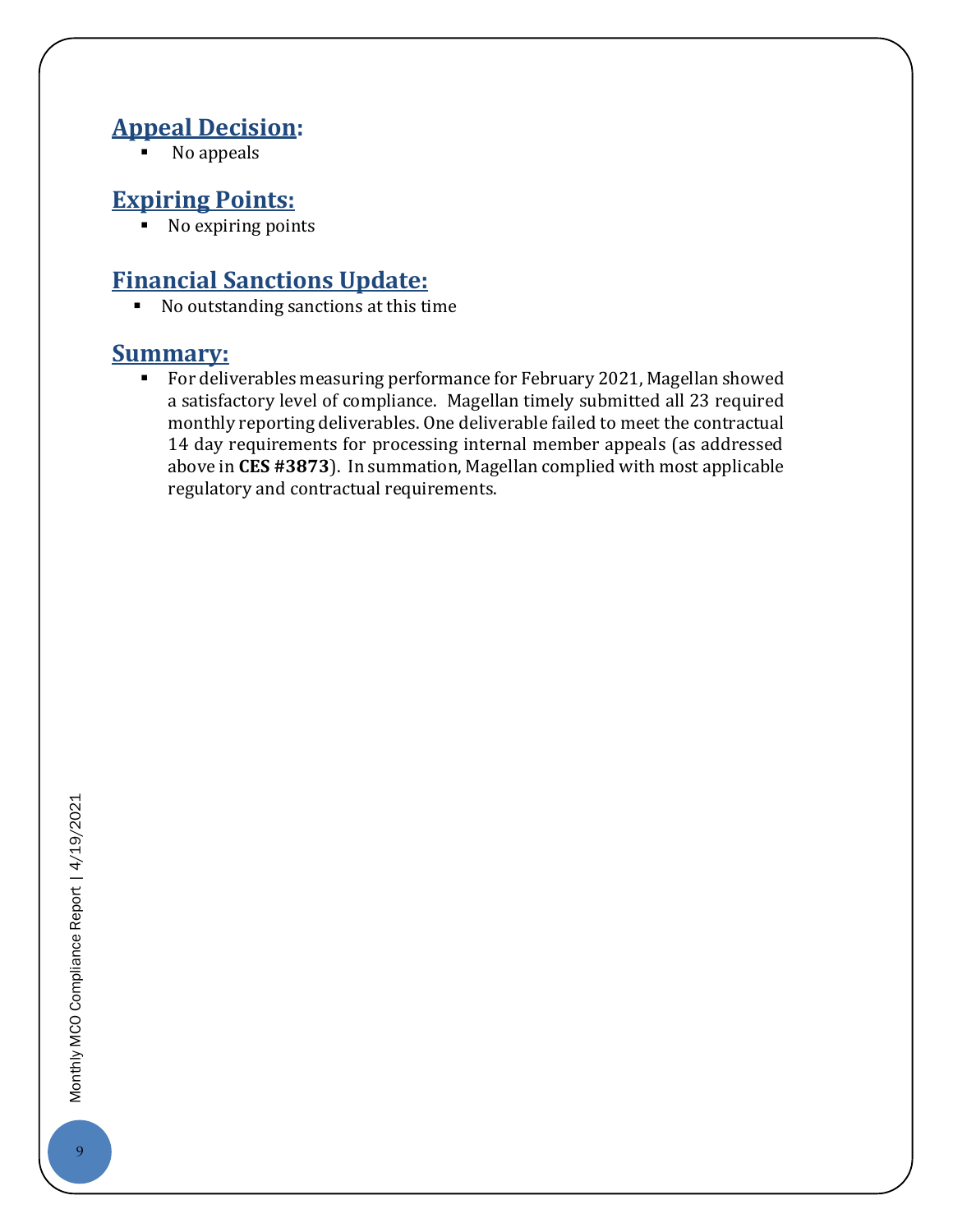# **Optima Family Care**

### <span id="page-10-0"></span>**Findings:**

 **Call Center Statistics:** DMAS timely received the February 2021 MCO Provider Call Center Statistics report from Optima Family Care. Upon review, the Compliance Unit discovered that the report indicated that Optima did not meet the required contract thresholds for call center statistics (did not answer 95% of incoming provider calls). Optima answered 89.9% of incoming provider calls in the month of February 2021.

Section 5.9 of the Medallion 4.0 contract requires that the MCOs Provider call abandonment rates shall average less than five percent (5%) each month. Optima Family Care failed to answer at least 95% of the incoming provider calls to be in compliance with the Medallion 4.0 contract.

Optima's **MCO Improvement Plan (MIP)** from November 2020 call center data expired on February 24, 2021.

According to Section 10.1.E.a of the Medallion 4.0 contract, a failure to comply with the contract that "represents a threat to [the] smooth and efficient operation" of the Medallion 4.0 program is subject to a one point penalty. As a result, the CRC voted to assess Optima a **one (1) point violation** due to its failure to meet the contract thresholds for call center statistics.

Optima has accumulated 16.0 points, placing it in Level 2 on the Compliance Deficiency Identification System. Thus, a financial sanction of **\$5,000.00** will be issued in response to this issue. The CRC voted not to require Optima to submit a MCO Improvement Plan (MIP) or Corrective Action Plan (CAP). **(CES # 3793)**

### **Concerns:**

**Contract Adherence:** Optima failed to timely process Pharmacy Prior Authorization requests. Per February 2021 data, there were 27 Pharmacy Prior Authorization Requests processed past 24 hours.

Section 8.7.N of the Medallion 4.0 contract requires the MCOs to provide a response by telephone or other telecommunication within 24 hours of a service authorization request. If the Contractor denies a request for service authorization, the Contractor must issue a Notice of Action within twenty-four (24) hours of the denial to the prescriber and the member. Thus, Optima violated the terms of the Medallion 4.0 contract in the deliverable submission addressed above.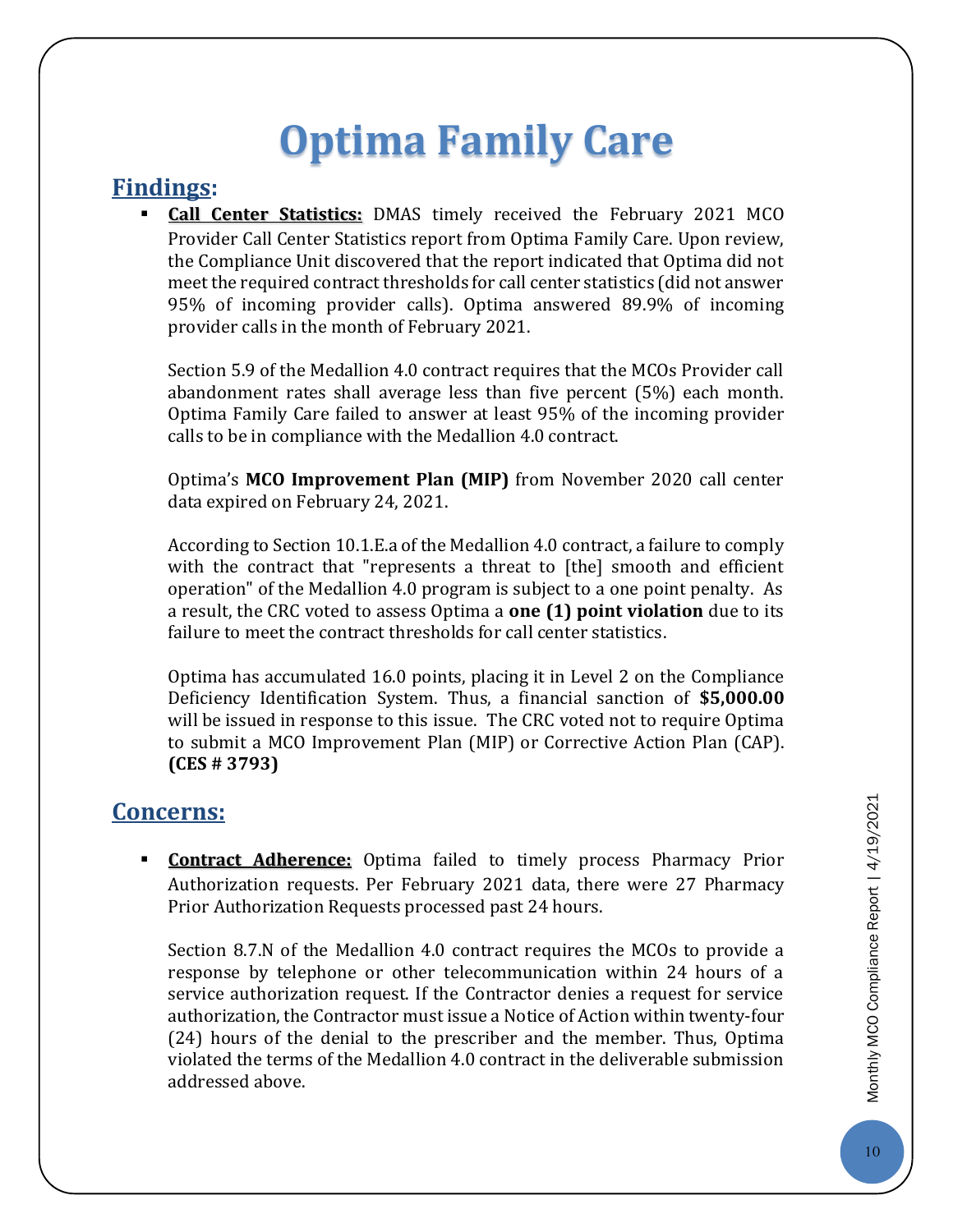The Compliance Team recommended that in response to the issue identified above, Optima be issued a **Notice of Non-Compliance (NONC)** without any associated compliance points, financial sanctions, or corrective actions. The CRC agreed with the Compliance Team's recommendation, and voted to issue a **NONC without associated compliance points or financial sanctions** in response to this issue. **(CES # 3814)**

### **MIP/CAP Update:**

■ No updates

### **Appeal Decision:**

 Optima requested reconsideration of the NONC for their quarterly report for Providers Failing Accreditation (CES #3704). Management determined the NONC will be upheld and Optima has been notified.

### **Expiring Points:**

No expiring points

### **Financial Sanctions Update:**

#### **The following financial sanctions will be sent to DMAS' Fiscal Division for enforcement:**

February 2021 Provider Call Center Statistics - \$5,000 **(CES # 3793)**

#### **Summary:**

 For deliverables measuring performance for February 2021, Optima showed a satisfactory level of compliance. Optima timely submitted all 23 required monthly reporting deliverables, and those deliverables did not expose any programmatic issues. One monthly deliverable failed to meet contract adherence requirements for the timely processing of Pharmacy Prior Authorization requests within 24 hours (as addressed above in **CES # 3814)**. One monthly deliverable failed to meet contract adherence requirements for call center statistics (as addressed above in **CES # 3793).** In summation, Optima complied with most applicable regulatory and contractual requirements.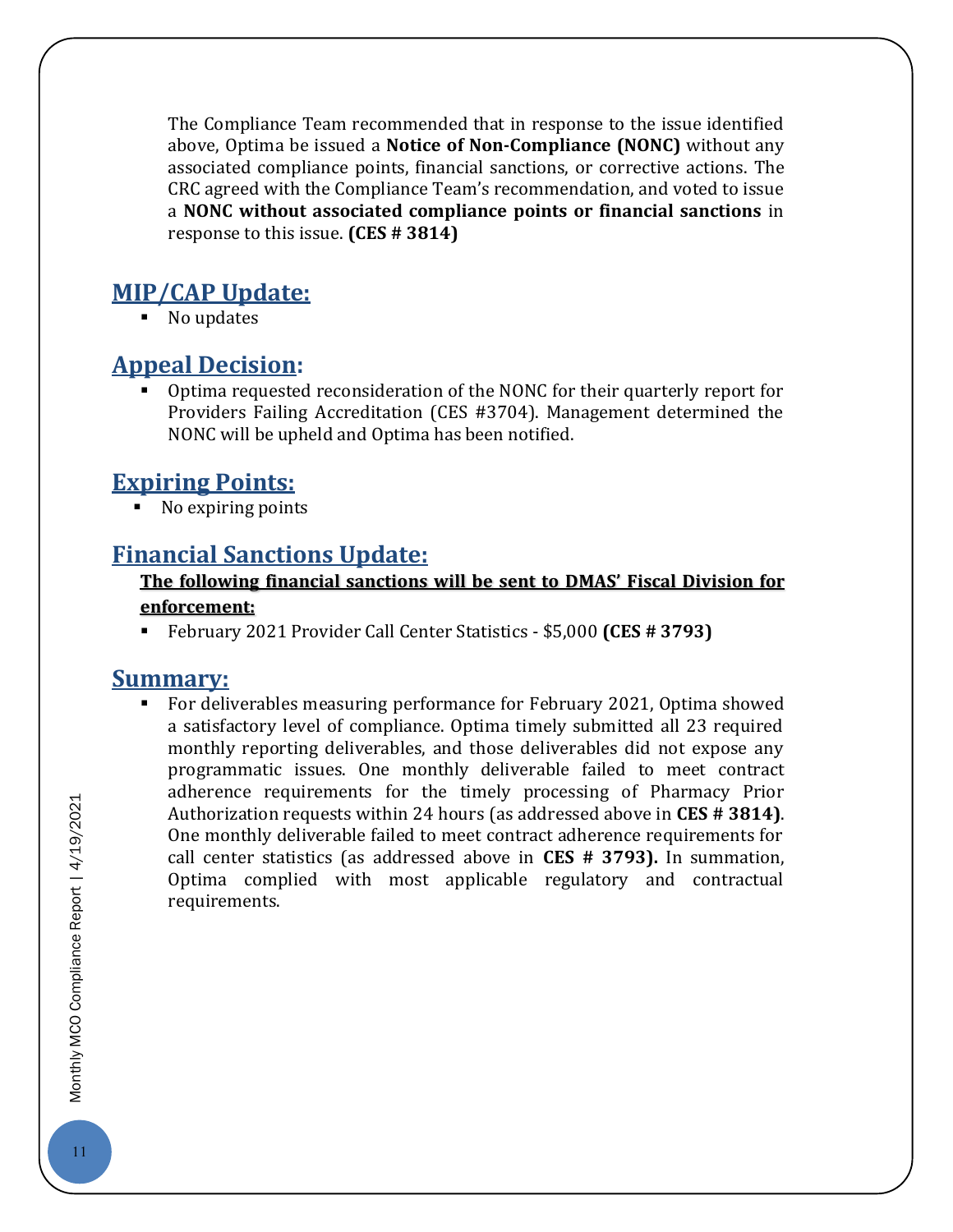# **UnitedHealthcare**

### <span id="page-12-0"></span>**Findings:**

 No findings (*i.e.*, no compliance issues severe enough to necessitate the issuance of compliance points)

### **Concerns:**

• No concerns

### **MIP/CAP Update:**

■ No updates

# **Appeal Decision:**

 $\blacksquare$  No appeals

### **Expiring Points:**

No expiring points

### **Financial Sanctions Update:**

No outstanding sanctions at this time

### **Summary:**

 For deliverables measuring performance for February 2021, United showed an outstanding level of compliance. United timely submitted all 23 required monthly reporting deliverables, and those deliverables did not expose any programmatic issues, and United complied with all applicable provider payment timeliness requirements. In summation, United was an outstanding performer in February 2021, and complied with every regulatory and contractual requirements.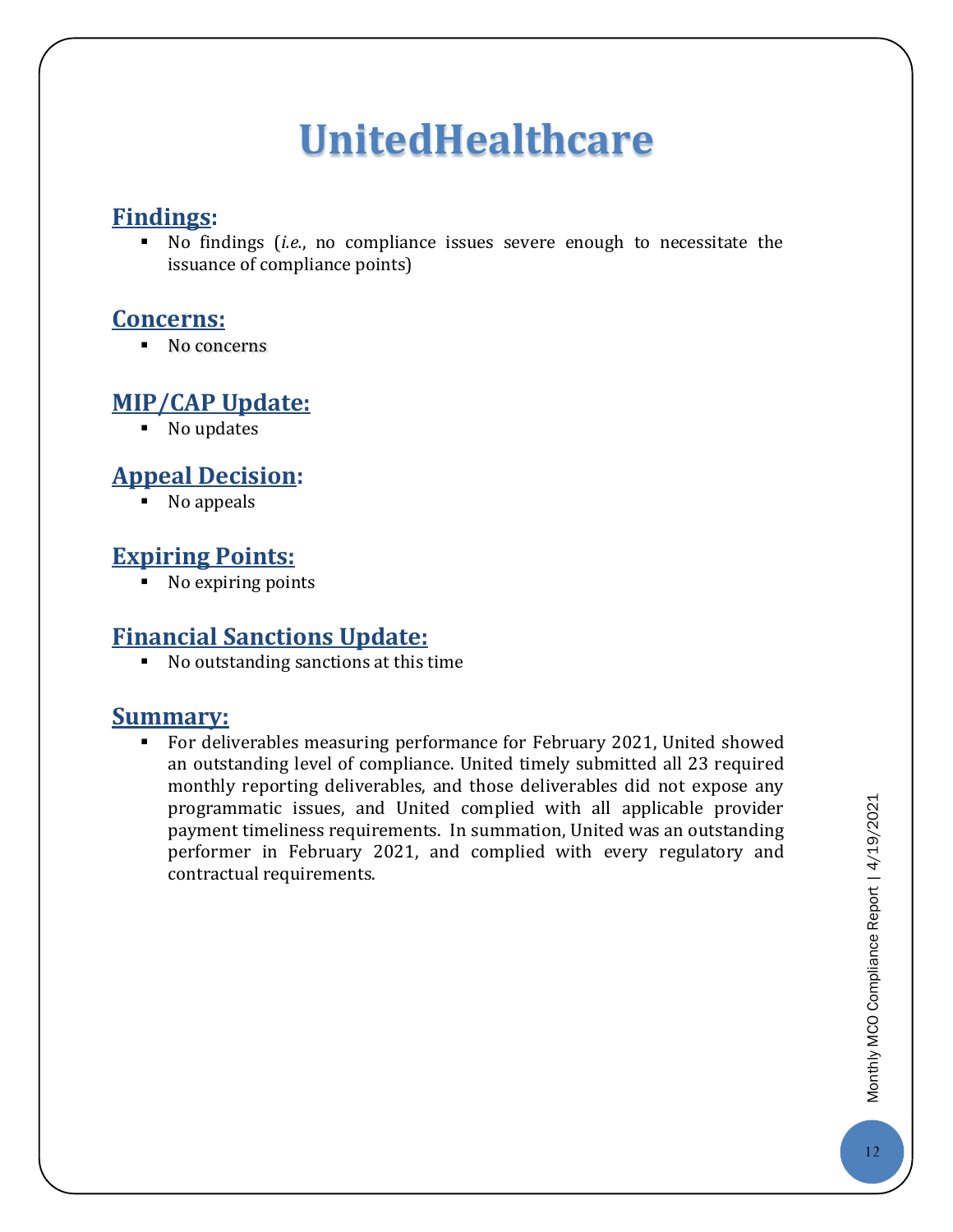# **Virginia Premier**

### <span id="page-13-0"></span>**Findings:**

 **Appeals and Grievances Report:** The Department timely received the February 2021 Appeals and Grievances Report deliverable from Virginia Premier. Upon review, a DMAS subject matter expert discovered that the report indicated that Virginia Premier failed to adjudicate a total of one (1) appeal within 14 days of their filing as required by the New 1135 Waiver and Administrative Provider Flexibilities Related to COVID-19 Medicaid Memo, dated May 26, 2020.

Per the New 1135 Waiver and Administrative Provider Flexibilities Related to COVID-19 Medicaid Memo, dated May 26, 2020, the federal government has authorized DMAS to exercise its right to change the timeframe in which a MCO issues an internal member appeal decision from 30 days to 14 calendar days. Therefore, "Medicaid members who are enrolled in a Managed Care Organization ('MCO') must continue to exhaust the MCO's internal appeal process before appealing to DMAS." Further, DMAS requires the MCO "to issue an internal appeal decision within 14 calendar days of receipt of the appeal request. If the MCO's decision is not issued within the 14-day period, the appeal is deemed exhausted and the enrollee can appeal to DMAS."

According to Section 10.1.E.a of the Medallion 4.0 contract, a failure to comply with the contract that "represents a threat to [the] smooth and efficient operation" of the Medallion 4.0 program is subject to a one point penalty. As a result, the CRC voted to assess Virginia Premier **one (1) point violation** due to its failure to process one (1) member appeal within 14 days without a request for an extension.

Virginia Premier has accumulated 21.0 points, placing it in Level 2 on the Compliance Deficiency Identification System. Thus, a financial sanction of **\$5,000.00** will be issued in response to this issue. The CRC voted not to require Virginia Premier to submit a MCO Improvement Plan (MIP) or Corrective Action Plan (CAP). **(CES # 3874)**

### **Concerns:**

 **Contract Adherence:** Virginia Premier failed to timely process Pharmacy Prior Authorization requests. Per February data, there were three (3) Pharmacy Prior Authorization Requests processed past 24 hours.

Section 8.7.N of the Medallion 4.0 contract requires the MCOs to provide a response by telephone or other telecommunication within 24 hours of a service authorization request. If the Contractor denies a request for service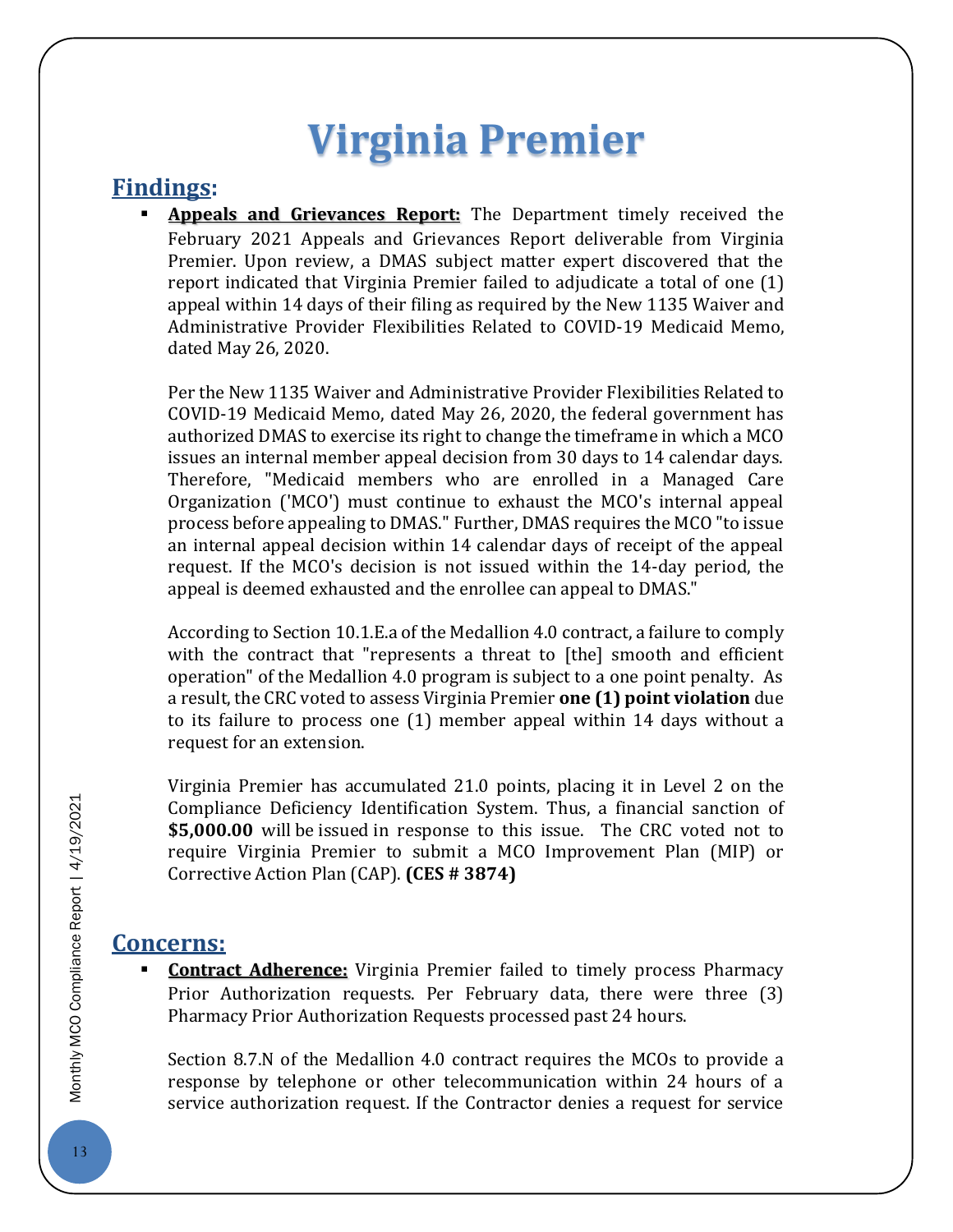authorization, the Contractor must issue a Notice of Action within twenty-four (24) hours of the denial to the prescriber and the member. Thus, Virginia Premier violated the terms of the Medallion 4.0 contract in the deliverable submission addressed above.

The Compliance Team recommended that in response to the issue identified above, Virginia Premier be issued a **Notice of Non-Compliance (NONC)** without any associated compliance points, financial sanctions, or corrective actions. The CRC agreed with the Compliance Team's recommendation, and voted to issue a **NONC without associated compliance points or financial sanctions** in response to this issue. **(CES # 3773)**

#### **MIP/CAP Update:**

■ No updates

### **Appeal Decision:**

• No appeals

### **Expiring Points:**

No points

#### **Financial Sanctions Update:**

#### **The following financial sanctions will be sent to DMAS' Fiscal Division for enforcement:**

February 2021 Appeals & Grievances Report Issue - \$5,000 **(CES # 3874))**

#### **Summary:**

 For deliverables measuring performance for February 2021, Virginia Premier showed a satisfactory level of compliance. Virginia Premier timely submitted 23 required monthly reporting deliverables. One monthly deliverable failed to meet contract adherence requirements for Pharmacy Prior Authorization request (as addressed above in **CES # 3773**). One contract requirement was not met requiring the MCO to process member claims within 14 days (as addressed above in **CES # 3874).** In summation, Virginia Premier complied with most applicable regulatory and contractual requirements.